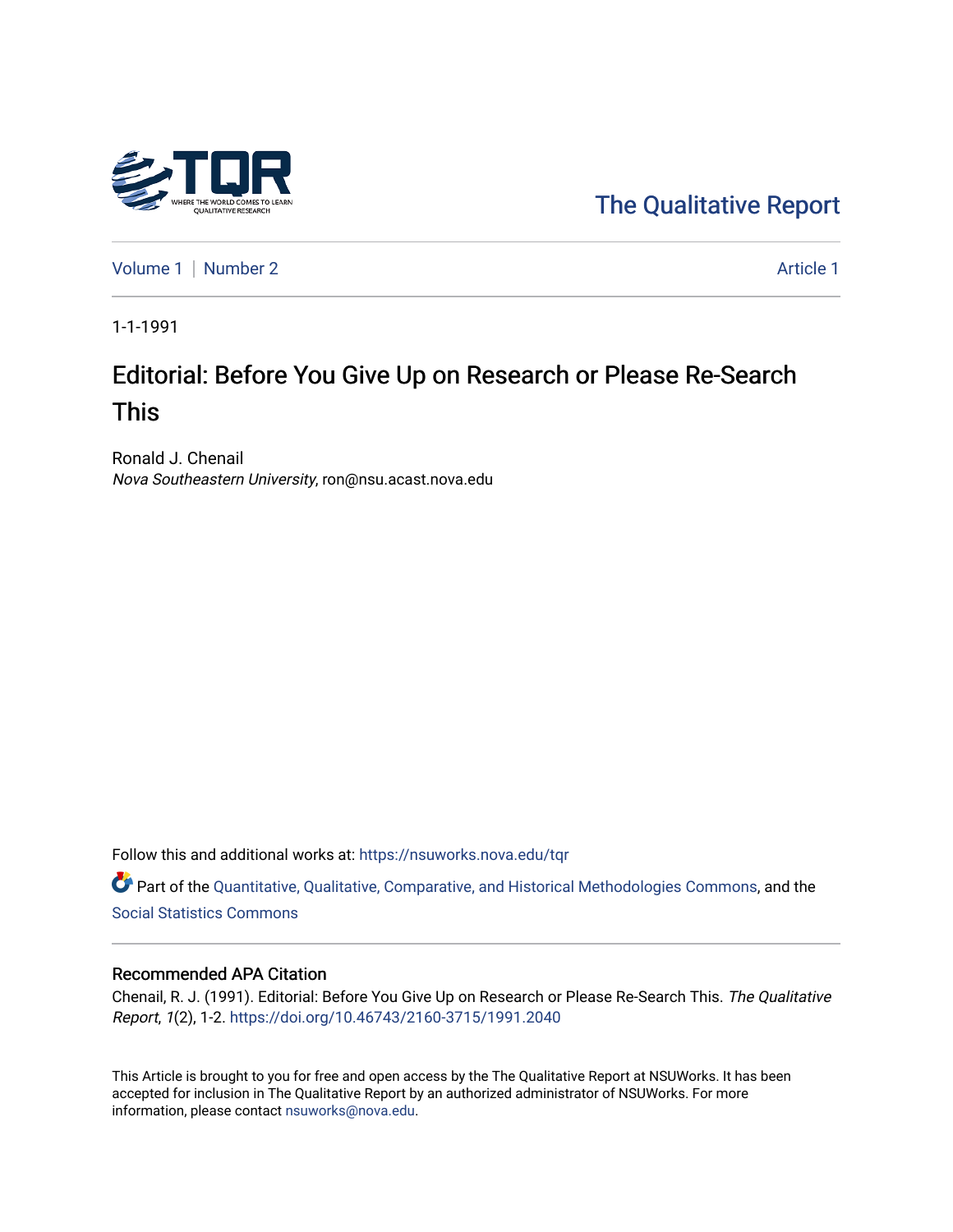

# Editorial: Before You Give Up on Research or Please Re-Search This

Keywords editorial

### Creative Commons License



This work is licensed under a [Creative Commons Attribution-Noncommercial-Share Alike 4.0 License](https://creativecommons.org/licenses/by-nc-sa/4.0/).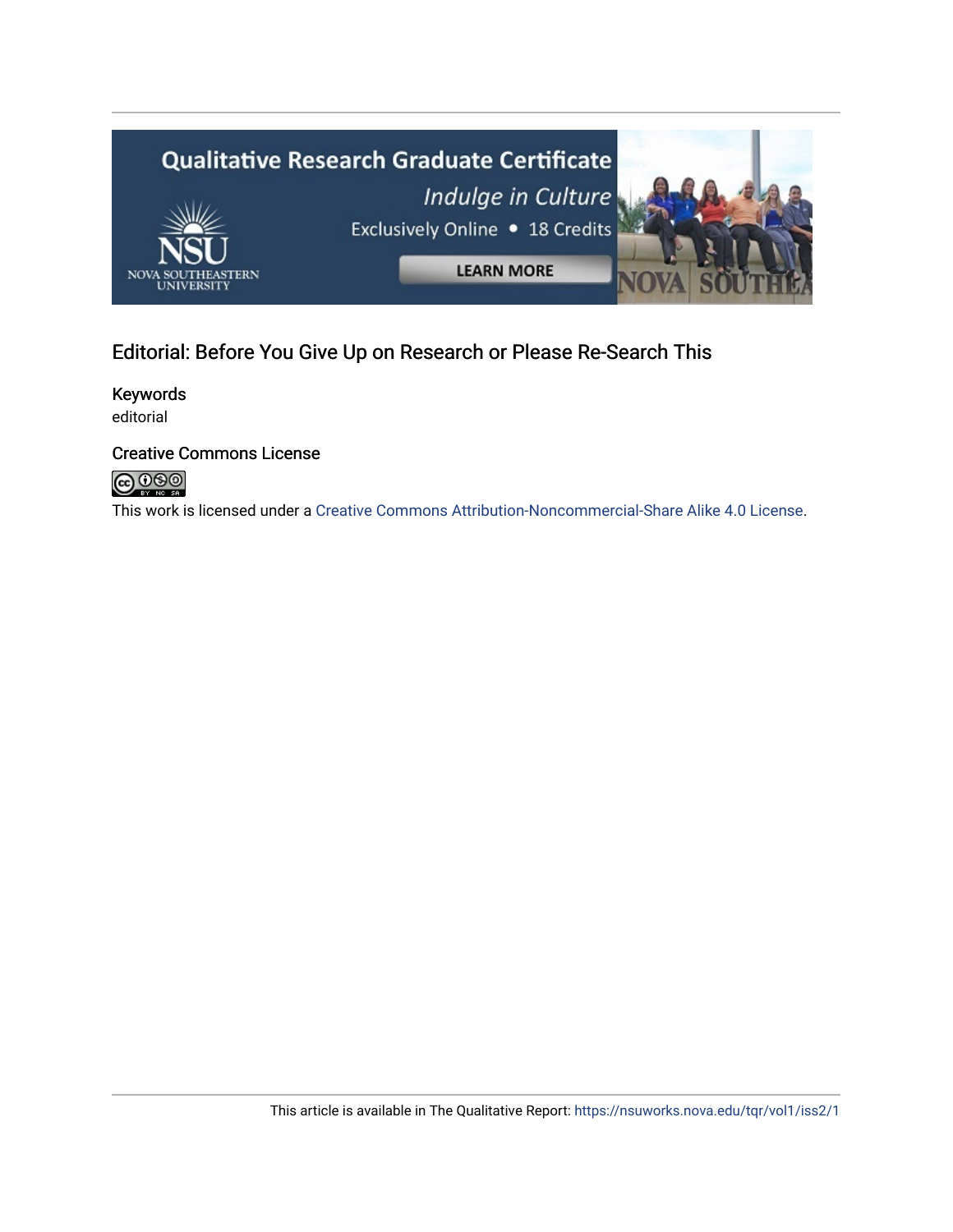## **Editorial: Before You Give Up on Research or Please Re-Search This**

### **by Ronald J. Chenail**

*The Qualitative Report*, Volume 1, Numbers 2 and 3, Winter/Spring, 1990/1991

Recently there have been some very interesting developments in the clinician--researcher debate (Efron, 1991; Markowitz, 1991). In Don Efron's piece, he questions the demands made by some researchers on clinicians and goes on to challenge the dog-wagging-tail imposed hierarchy of research in clinical fields. In response to this editorial, Laura Markowitz interviewed a number of well-known researching family therapists to re-present their reactions to Efron's "Why research" position. Except for an unnamed "noted family therapist," all of the notables quoted by Markowitz disagreed with Efron and reaffirmed clinicians' ethical duty to research. It is interesting to note that two out of the six named sources in Markowitz's article, Howard Liddle and Peter Steinglass, were members of the forum at last year's American Association for Marriage and Family Therapy (Anderson, Liddle, Steinglass, & Wynne, 1990, October) with which Efron had such concern in his editorial. And who says that there is no circularity in family therapy research or maybe, we are just going around in circles?

The argument is quite old and everyone seems to know their lines all too well, and like any stuck system, neither side seems to be willing or able to change. It would be a tragedy if this stalemate were to continue because I do think that a researching therapist is better off than a nonresearching therapist. Although I have not researched that hypothesis, I have researched how clinicians "research," and I have found that therapists do have methods and systems of analyses which serve them quite well in their doing what they do and their knowing what they know. The only "problem" with these clinical researchers is that they practice a style of inquiry which is not usually recognized as research by "real" researchers. Of course, these clinicians contribute to this miscommunication/misconception because they do not re-present their work in such a way so that their methods and analyses become overt and recognizable as a type or style of research.

As a modest proposal to help with this situation, I have some suggestions and some questions for clinicians and researchers to contemplate. I have no guarantee that struggling with these questions will bring any swift conclusions to the debate, nor am I asking anyone to change. I only ask that before either clinicians or researchers throw up their hands in disgust and give up on the idea of clinical research, that you read the next essay in this issue, "Provocations for Researching Clinicians and Clinical Researchers," and give the questions and suggestions some consideration.

#### **References**

Anderson, C., Liddle, H., Steinglass, P., & Wynne, L. (1990, October). *Clinical practice & research: Why the gap persists*. Panel conducted at the meeting of the American Association for Marriage and Family Therapy Association, Washington, DC.